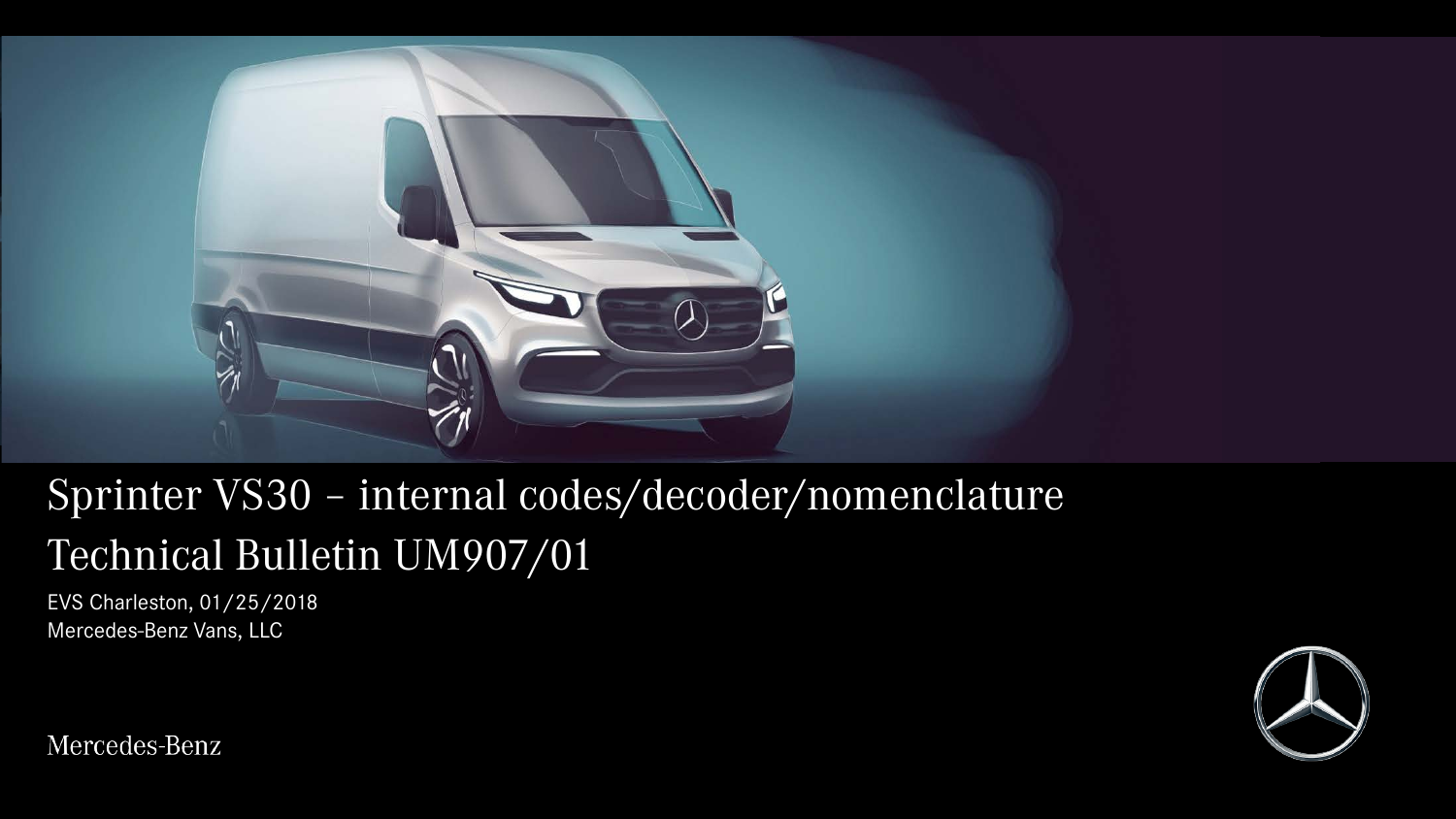Mercedes-Benz Vans, LLC does not warrant the accuracy of the information contained in this bulletin and reserves the right to modify or append this bulletin without prior notification. Mercedes-Benz disclaims all liability associated with the provision of this bulletin.

This bulletin is not intended to serve as a work instruction, but merely to provide some helpful information for upfitters to take into consideration before retrofitting or modifying a Mercedes-Benz Metris Van.

Prior to making any modification to or installing any equipment in or on a Mercedes-Benz or Freightliner Sprinter, you should review and insure compliance with all applicable laws and regulations, consult with Vans Engineering Support for Upfitter Management for additional and updated information, and read the Body & Equipment Guidelines for Metris Model Series 447.

## Upfitter Management Vans Contacts:

For information or upfitter inquiries please submit a request via our website: [www.upfitterportal.com](http://www.upfitterportalcom/)